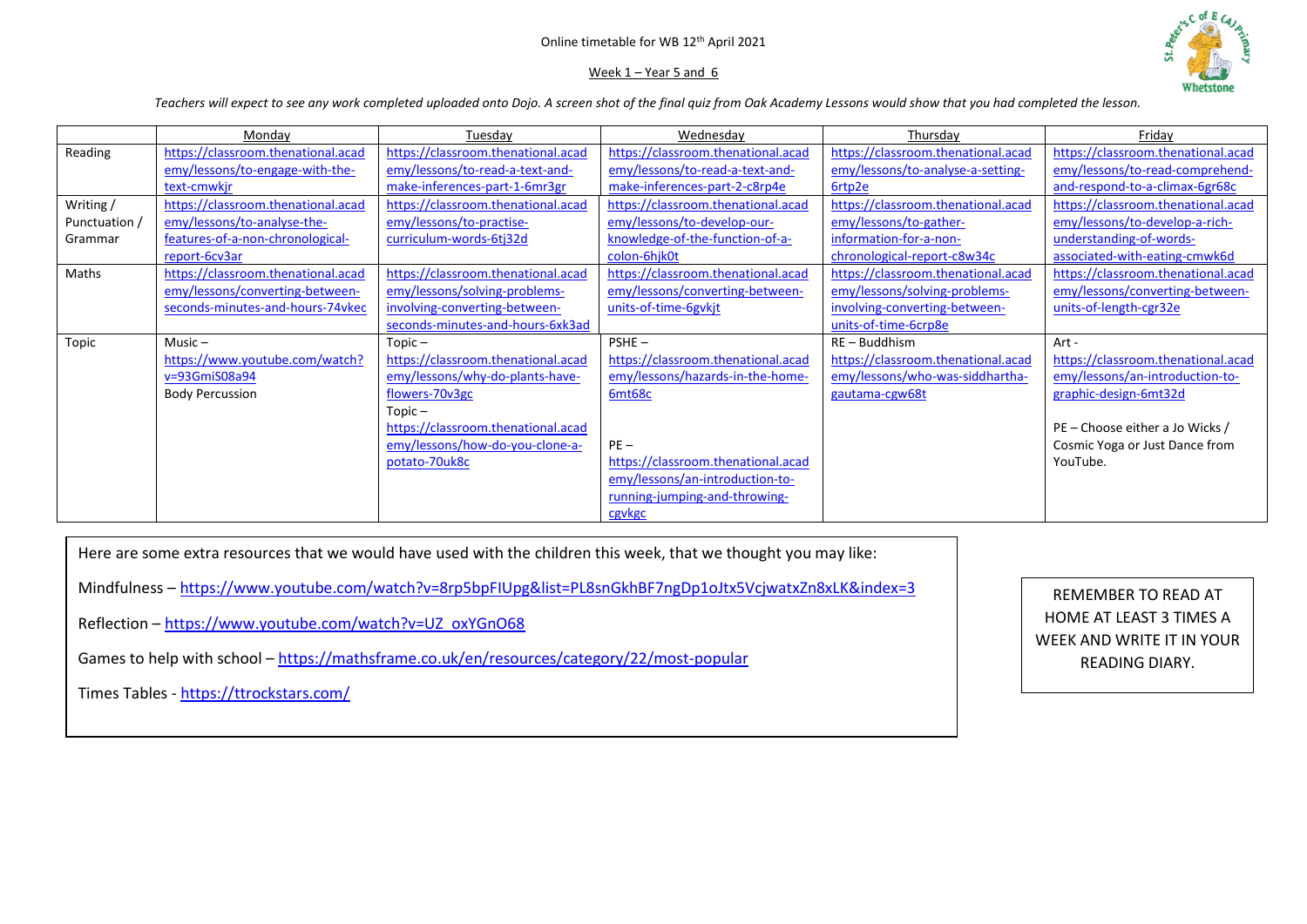### Online timetable for WB 19th April 2021

# Week 2

# Year 5 and 6



*Teachers will expect to see any work completed uploaded onto Dojo. A screen shot of the final quiz from Oak Academy Lessons would show that you had completed the lesson.* 

|               | Mondav                              | Tuesdav                               | Wednesdav                           | Thursdav                             | Fridav                             |
|---------------|-------------------------------------|---------------------------------------|-------------------------------------|--------------------------------------|------------------------------------|
| Reading       | Read a book or a couple of chapters | Use the same text that you read       | Use the words that you investigated | Create an alternative cover for your | Make up 5 - 10 questions about     |
|               | of a book - retell the story / what | yesterday - make a list of words      | yesterday - can you write them in   | book and write a blurb (the bit on   | your book / the chapters you are   |
|               | you have read by writing a recount  | that you don't know (or are really    | your own sentences?                 | the back!).                          | reading. Can you use: who, where,  |
|               | of the story or explaining it to an | great words) and look up their        |                                     |                                      | when, what, why, how? Try to       |
|               | adult. (20 minutes of reading is a  | meaning in a dictionary, or talk with |                                     |                                      | make sure your answers are not     |
|               | good length)                        | an adult. Write down the              |                                     |                                      | just yes or no.                    |
|               |                                     | definitions.                          |                                     |                                      |                                    |
| Writing /     | https://classroom.thenational.acad  | https://classroom.thenational.acad    | https://classroom.thenational.acad  | https://classroom.thenational.acad   | https://classroom.thenational.acad |
| Punctuation / | emy/lessons/to-plan-the-opening-    | emy/lessons/to-practise-and-apply-    | emy/lessons/to-write-the-opening-   | emy/lessons/to-plan-the-             | emy/lessons/to-write-the-          |
| Grammar       | of-a-non-chronological-report-      | knowledge-of-curriculum-words-        | of-a-non-chronological-report-      | paragraph-on-appearance-64wp4t       | paragraph-on-appearance-68wk2e     |
|               | 6dk6ce                              | including-test-65k6ar                 | 68u3ce                              |                                      |                                    |
| Maths         | https://classroom.thenational.acad  | https://classroom.thenational.acad    | https://classroom.thenational.acad  | https://classroom.thenational.acad   | https://classroom.thenational.acad |
|               | emy/lessons/converting-between-     | emy/lessons/solving-problems-         | emy/lessons/converting-between-     | emy/lessons/converting-between-      | emy/lessons/solving-problems-      |
|               | metric-units-of-length-6cu3cc       | involving-converting-between-         | units-of-length-in-the-context-of-  | miles-and-km-c4rk4t                  | involving-converting-between-      |
|               |                                     | metric-units-of-length-cmwk6c         | perimeter-cruked                    |                                      | miles-and-km-ctgket                |
| Topic         | Music $-$                           | $Topic -$                             | $PSHE -$                            | $RE - Buddhism$                      | Art -                              |
|               | https://www.youtube.com/watch?      | https://classroom.thenational.acad    | https://classroom.thenational.acad  | https://classroom.thenational.acad   | https://classroom.thenational.acad |
|               | v=lgroig7h7eo                       | emy/lessons/how-does-the-             | emy/lessons/king-of-the-road-       | emy/lessons/what-are-the-four-       | emy/lessons/bauhaus-learning-      |
|               |                                     | lifecycle-of-an-insect-compare-to-    | 6mu36t                              | noble-truths-of-buddhism-74tp6d      | about-an-important-graphic-design- |
|               |                                     | an-amphibian-cmrked                   |                                     |                                      | movement-60w36r                    |
|               |                                     | $Topic -$                             | $PE -$                              |                                      |                                    |
|               |                                     | https://classroom.thenational.acad    | https://classroom.thenational.acad  |                                      |                                    |
|               |                                     | emy/lessons/are-the-life-cycles-of-   | emy/lessons/running-over-           |                                      | PE – Choose either a Jo Wicks /    |
|               |                                     | mammals-all-the-same-c4u3gr           | obstacles-and-throwing-for-         |                                      | Cosmic Yoga or Just Dance from     |
|               |                                     |                                       | accuracy-70tp2t                     |                                      | YouTube.                           |

Here are some extra resources that we would have used with the children this week, that we thought you may like:

Mindfulness – <https://www.youtube.com/watch?v=XVfIu70T4ns&list=PL8snGkhBF7ngDp1oJtx5VcjwatxZn8xLK&index=4>

Reflection – <https://www.youtube.com/watch?v=pYqXdglvk5c>

Times Tables - <https://ttrockstars.com/>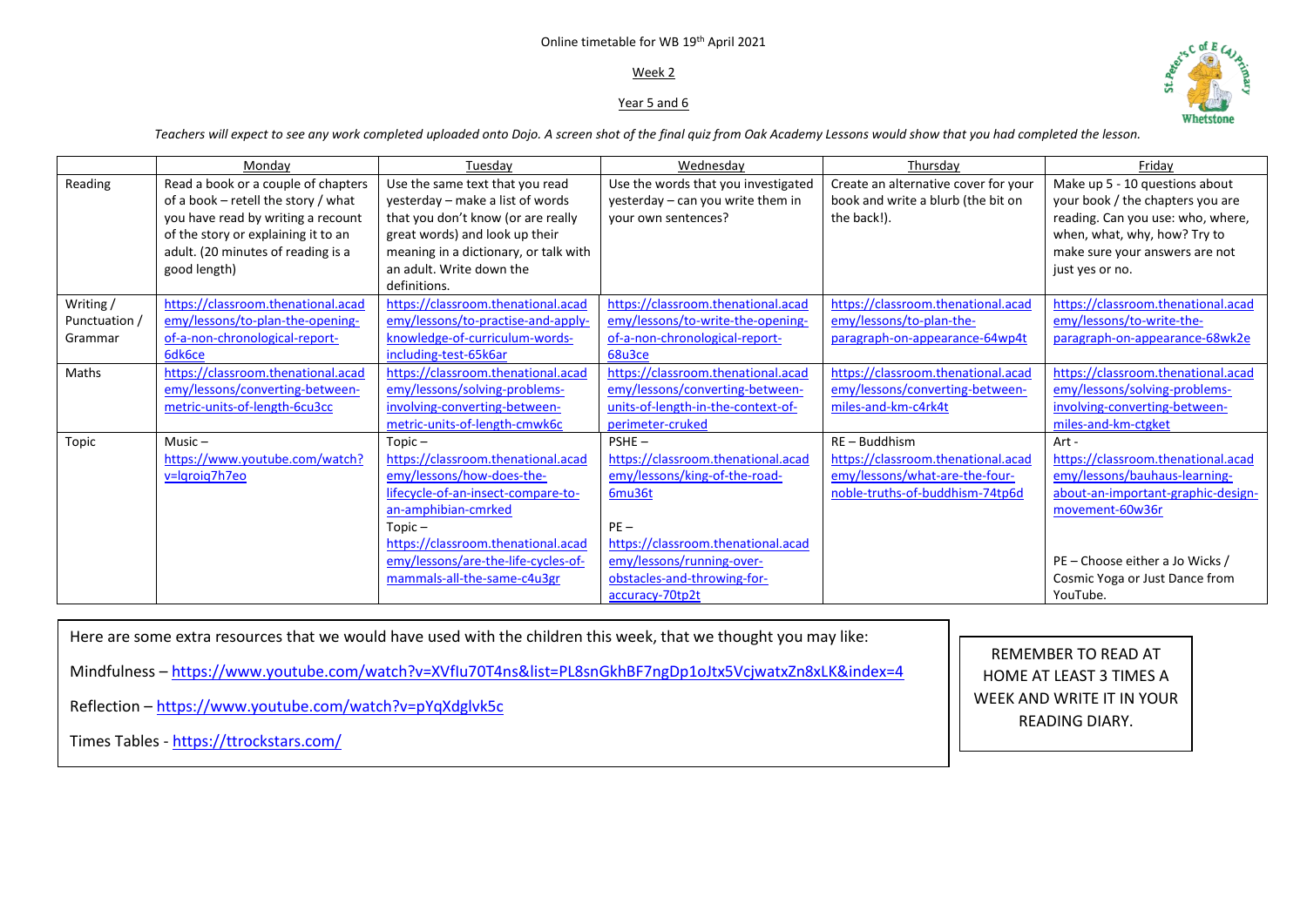# Online timetable for WB 26th April 2021

### Week 1 – Year 5 and 6



*Teachers will expect to see any work completed uploaded onto Dojo. A screen shot of the final quiz from Oak Academy Lessons would show that you had completed the lesson.* 

|               | Monday                             | Tuesday                            | Wednesday                          | Thursday                           | Friday                              |
|---------------|------------------------------------|------------------------------------|------------------------------------|------------------------------------|-------------------------------------|
| Reading       | https://classroom.thenational.acad | https://classroom.thenational.acad | https://classroom.thenational.acad | https://classroom.thenational.acad | https://classroom.thenational.acad  |
|               | emy/lessons/to-engage-with-the-    | emy/lessons/to-answer-questions-   | emy/lessons/to-analyse-characters- | emy/lessons/to-answer-questions-   | emy/lessons/to-analyse-the-         |
|               | text-6mu32d                        | on-the-text-part-1-ccrp2d          | cmu3gd                             | on-the-text-part-2-75j3je          | authors-use-of-language-6mupar      |
| Writing /     | https://classroom.thenational.acad | https://classroom.thenational.acad | https://classroom.thenational.acad | https://classroom.thenational.acad | https://classroom.thenational.acad  |
| Punctuation / | emy/lessons/to-edit-a-paragraph-   | emy/lessons/to-plan-the-           | emy/lessons/to-write-the-          | emy/lessons/to-analyse-and-write-  | emy/lessons/to-develop-reading-     |
| Grammar       | of-a-non-chronological-report-     | paragraph-on-habitat-and-diet-     | paragraph-on-habitat-and-diet-     | a-conclusion-64wp8c                | for-pleasure-through-book-          |
|               | 60u3cr                             | <b>6tgkjc</b>                      | 6dk32c                             |                                    | recommendations-68u3cr              |
| Maths         | https://classroom.thenational.acad | https://classroom.thenational.acad | https://classroom.thenational.acad | https://classroom.thenational.acad | https://classroom.thenational.acad  |
|               | emy/lessons/converting-between-    | emy/lessons/solving-problems-      | emy/lessons/understanding-         | emy/lessons/solving-problems-      | emy/lessons/solving-problems-       |
|               | units-of-metric-mass-6ww38d        | involving-converting-between-      | pounds-and-converting-kilograms-   | involving-the-conversion-between-  | involving-various-units-of-measure- |
|               |                                    | units-of-metric-mass-69h66e        | to-pounds-74u3ge                   | Ib-and-kg-crv32r                   | 68v3ae                              |
| Topic         | $Music -$                          | $Topic -$                          | $PSHE -$                           | $RE - Buddhism$                    | Art -                               |
|               | https://www.youtube.com/watch?     | https://classroom.thenational.acad | https://classroom.thenational.acad | https://classroom.thenational.acad | https://classroom.thenational.acad  |
|               | v=-OoGJ06vRU4                      | emy/lessons/why-do-birds-lay-      | emy/lessons/fireproof-64t3er       | emy/lessons/what-is-the-eightfold- | emy/lessons/research-a-             |
|               |                                    | eggs-69j3jt                        | $PE -$                             | path-6mw3ed                        | contemporary-graphic-artist-and-    |
|               |                                    | $Topic -$                          | https://classroom.thenational.acad |                                    | gather-ideas-c8w32r                 |
|               |                                    | https://classroom.thenational.acad | emy/lessons/changing-direction-    |                                    |                                     |
|               |                                    | emy/lessons/how-do-lifecycles-     | and-throwing-with-power-and-       |                                    | PE – Choose either a Jo Wicks /     |
|               |                                    | compare-across-the-animal-         | precision-64wkee                   |                                    | Cosmic Yoga or Just Dance from      |
|               |                                    | kingdom-6wv32r                     |                                    |                                    | YouTube.                            |
|               |                                    |                                    |                                    |                                    |                                     |

Here are some extra resources that we would have used with the children this week, that we thought you may like:

Mindfulness – <https://www.youtube.com/watch?v=0P3Deuv8tbc&list=PL8snGkhBF7ngDp1oJtx5VcjwatxZn8xLK&index=13>

Reflection – <https://www.youtube.com/watch?v=zUIcKtBpg10>

Times Tables - <https://www.topmarks.co.uk/maths-games/hit-the-button>

Times Tables - <https://ttrockstars.com/>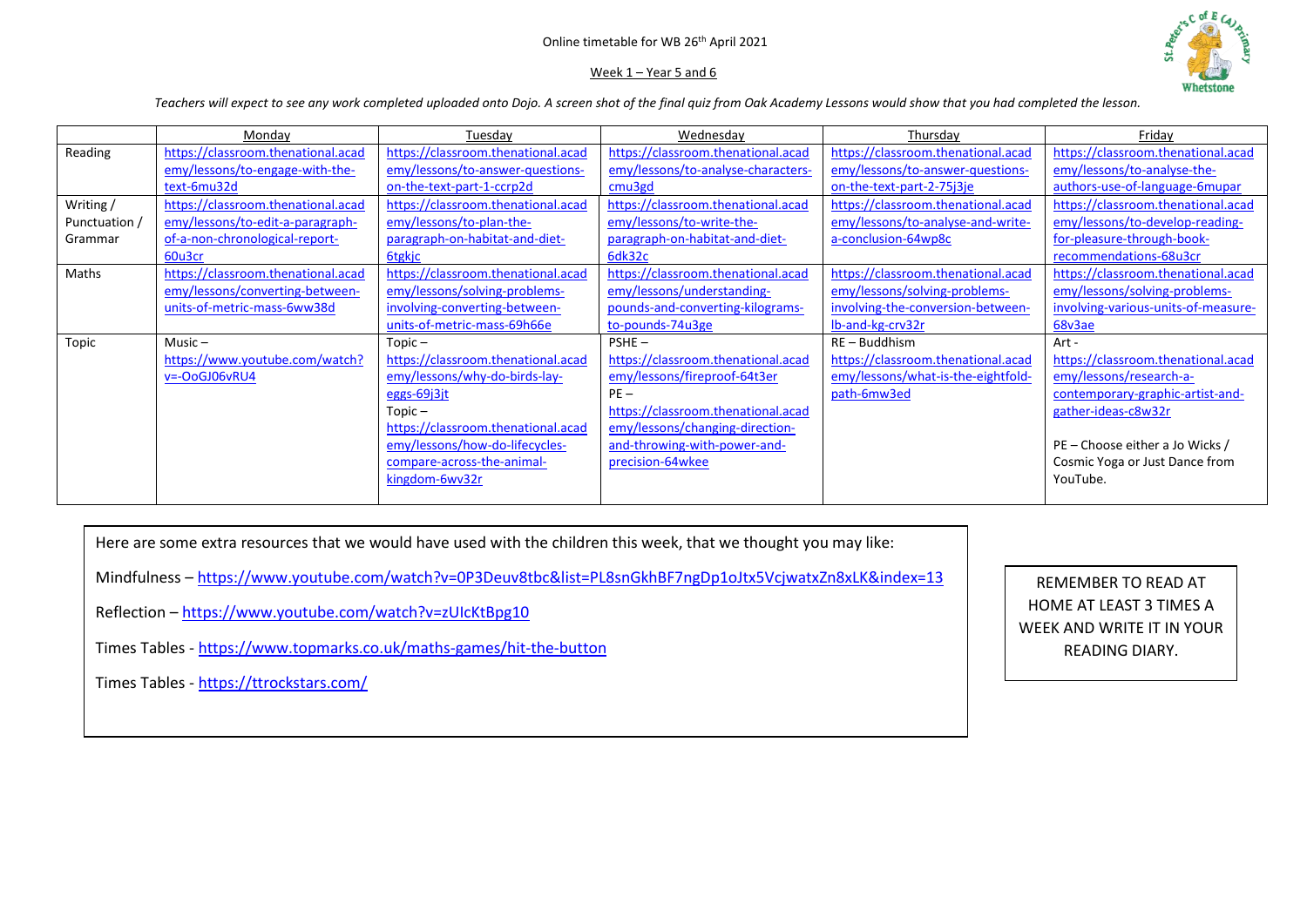#### Online timetable for WB 3<sup>rd</sup> May 2021

### Week 2

### Year 5 and 6



*Teachers will expect to see any work completed uploaded onto Dojo. A screen shot of the final quiz from Oak Academy Lessons would show that you had completed the lesson.* 

|                                      | Mondav                                                                                                                                                                                                                               | Tuesday                                                                                                                                                                                                                                  | Wednesday                                                                                                                                                                                                   | Thursday                                                                                                                | Fridav                                                                                                                                                                                                         |
|--------------------------------------|--------------------------------------------------------------------------------------------------------------------------------------------------------------------------------------------------------------------------------------|------------------------------------------------------------------------------------------------------------------------------------------------------------------------------------------------------------------------------------------|-------------------------------------------------------------------------------------------------------------------------------------------------------------------------------------------------------------|-------------------------------------------------------------------------------------------------------------------------|----------------------------------------------------------------------------------------------------------------------------------------------------------------------------------------------------------------|
| Reading                              | <b>BANK HOLIDAY</b><br>Read a book or a couple of chapters<br>of a book - retell the story / what<br>you have read by writing a recount<br>of the story or explaining it to an<br>adult. (20 minutes of reading is a<br>good length) | Use the same text that you read<br>yesterday - make a list of words<br>that you don't know (or are really<br>great words) and look up their<br>meaning in a dictionary, or talk with<br>an adult. Write down the<br>definitions.         | Use the words that you investigated<br>yesterday - can you write them in<br>your own sentences?                                                                                                             | Create an alternative cover for your<br>book and write a blurb (the bit on<br>the back!).                               | Make up 5 - 10 questions about<br>your book / the chapters you are<br>reading. Can you use: who, where,<br>when, what, why, how? Try to<br>make sure your answers are not<br>just yes or no.                   |
| Writing/<br>Punctuation /<br>Grammar | https://classroom.thenational.acad<br>emy/lessons/to-identify-the-<br>features-of-a-biography-70t66c                                                                                                                                 | https://classroom.thenational.acad<br>emy/lessons/to-investigate-french-<br>and-greek-etymology-c9jkcr                                                                                                                                   | https://classroom.thenational.acad<br>emy/lessons/to-explore-the-<br>functions-of-a-colon-c5hkid                                                                                                            | https://classroom.thenational.acad<br>emy/lessons/to-retrieve-<br>information-from-a-non-fiction-<br>text-part-1-6cw32d | https://classroom.thenational.acad<br>emy/lessons/to-develop-a-rich-<br>understanding-of-words-<br>associated-with-trying-hard-cgw62r                                                                          |
| Maths                                | https://classroom.thenational.acad<br>emy/lessons/2d-and-3d-shape-to-<br>identify-describe-and-classify-<br>shapes-based-on-the-properties-<br>part-1-6dhpac                                                                         | https://classroom.thenational.acad<br>emy/lessons/2d-and-3d-shape-to-<br>identify-describe-and-classify-<br>shapes-based-on-the-properties-<br>part-2-6mrkgt                                                                             | https://classroom.thenational.acad<br>emy/lessons/2d-and-3d-shape-to-<br>identify-regular-and-irregular-<br>polygons-by-reasoning-about-<br>equal-sides-and-angles-69jp4c                                   | https://classroom.thenational.acad<br>emy/lessons/2d-and-3d-shapes-to-<br>classify-triangles-6rupad                     | https://classroom.thenational.acad<br>emy/lessons/2d-and-3d-shapes-to-<br>identify-the-properties-of-<br>guadrilaterals-74u64t                                                                                 |
| Topic                                | $Music -$<br>https://www.youtube.com/watch?<br>v=S5YUDxPul28                                                                                                                                                                         | $Topic -$<br>https://classroom.thenational.acad<br>emy/lessons/what-is-the-theory-of-<br>evolution-6ru32d<br>$Topic -$<br>https://classroom.thenational.acad<br>emy/lessons/how-do-fossils-<br>provide-evidence-for-evolution-<br>6gt3ce | PSHE-<br>https://classroom.thenational.acad<br>emy/lessons/rules-rule-6rrpcc<br>$PE -$<br>https://classroom.thenational.acad<br>emy/lessons/linking-jumps-and-<br>throwing-with-a-pulling-action-<br>64wk8e | $RE - Buddhism$<br>https://classroom.thenational.acad<br>emy/lessons/which-festivals-do-<br>buddhists-celebrate-cdhk0d  | Art -<br>https://classroom.thenational.acad<br>emy/lessons/develop-and-apply-<br>learning-in-your-own-design-piece-<br>cru36d<br>PE - Choose either a Jo Wicks /<br>Cosmic Yoga or Just Dance from<br>YouTube. |

Here are some extra resources that we would have used with the children this week, that we thought you may like: Mindfulness – [https://www.youtube.com/watch?v=uUIGKhG\\_Vq8&list=PL8snGkhBF7ngDp1oJtx5VcjwatxZn8xLK&index=14](https://www.youtube.com/watch?v=uUIGKhG_Vq8&list=PL8snGkhBF7ngDp1oJtx5VcjwatxZn8xLK&index=14) Reflection – <https://www.youtube.com/watch?v=xJt3yEcS7B0> Times Tables - <https://ttrockstars.com/>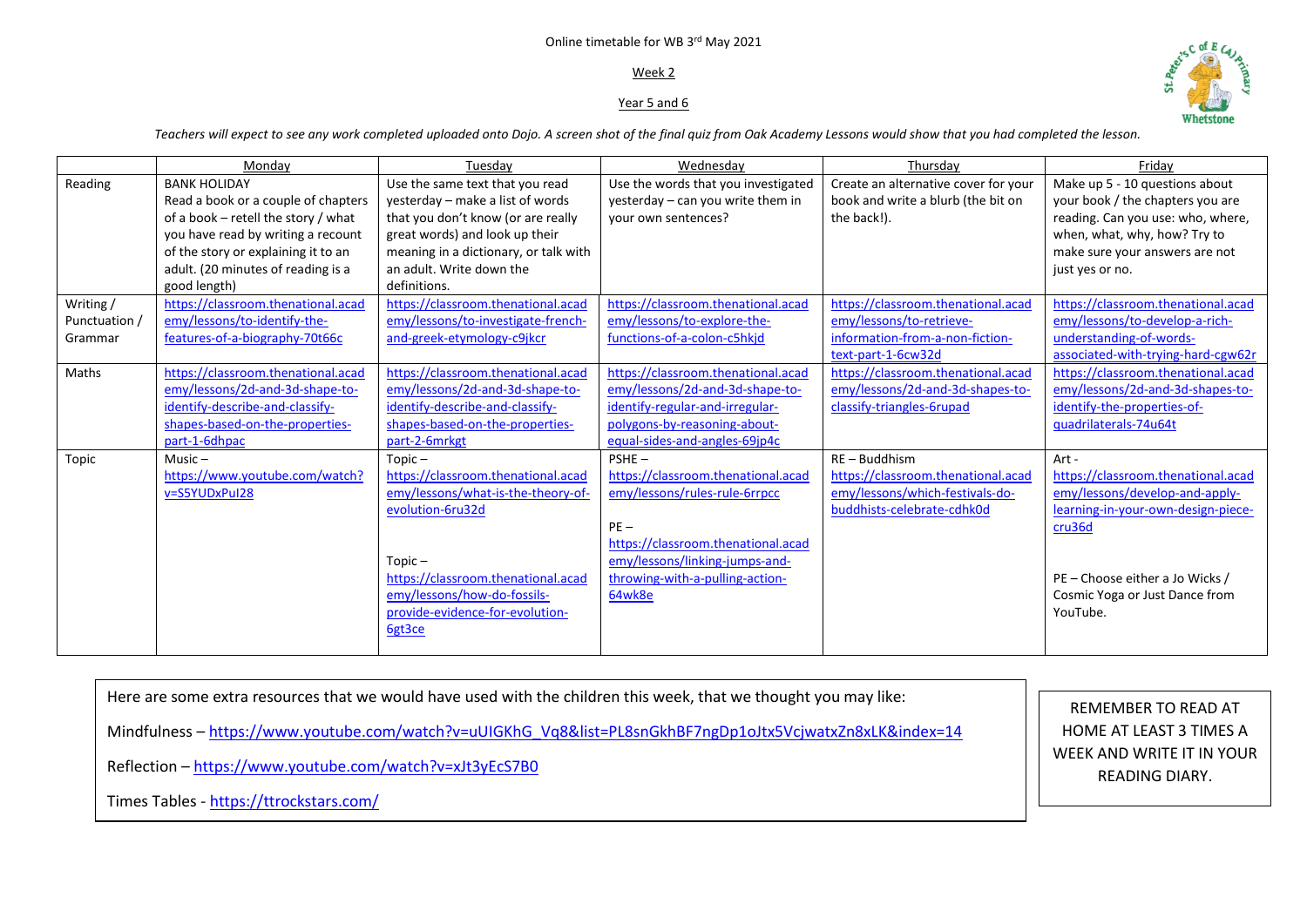# Online timetable for WB 10th May 2021

# Week 1

# Year 5 and 6



*Teachers will expect to see any work completed uploaded onto Dojo. A screen shot of the final quiz from Oak Academy Lessons would show that you had completed the lesson.* 

|               | Mondav                                                                   | Tuesday                                                                 | Wednesday                                                             | Thursday                                                                | Fridav                                                             |
|---------------|--------------------------------------------------------------------------|-------------------------------------------------------------------------|-----------------------------------------------------------------------|-------------------------------------------------------------------------|--------------------------------------------------------------------|
| Reading       | https://classroom.thenational.acad<br>emy/lessons/to-learn-about-a-poet- | https://classroom.thenational.acad<br>emy/lessons/to-use-strategies-to- | https://classroom.thenational.acad<br>emy/lessons/to-use-the-text-to- | https://classroom.thenational.acad<br>emy/lessons/to-discuss-the-poets- | https://classroom.thenational.acad<br>emy/lessons/to-identify-key- |
|               | and-engage-with-the-poem-for-                                            | identify-key-vocabulary-and-begin-                                      | answer-questions-75k30d                                               | choice-of-language-and-structure-                                       | themes-in-the-poem-and-create-                                     |
|               | first-impressions-6hhk0t                                                 | to-understand-the-poem-further-<br>6cw38t                               |                                                                       | 71h6ac                                                                  | our-own-poem-with-a-similar-<br>theme-65k66d                       |
| Writing /     | https://classroom.thenational.a                                          | https://classroom.thenational.a                                         | https://classroom.thenational.a                                       | https://classroom.thenational.a                                         | https://classroom.thenational.a                                    |
| Punctuation / | cademy/lessons/to-retrieve-                                              | cademy/lessons/to-practise-                                             | cademy/lessons/to-plan-a-                                             | cademy/lessons/to-write-a-                                              | cademy/lessons/to-write-a-                                         |
| Grammar       | information-from-a-non-fiction-                                          | and-apply-our-knowledge-of-                                             | biography-6ww62r                                                      | biography-part-1-6gtkgd                                                 | biography-part-2-6cw3cd                                            |
|               | text-part-2-64rkct                                                       | french-and-greek-etymology-                                             |                                                                       |                                                                         |                                                                    |
|               |                                                                          | c4u68d                                                                  |                                                                       |                                                                         |                                                                    |
| Maths         | https://classroom.thenational.acad                                       | https://classroom.thenational.acad                                      | https://classroom.thenational.acad                                    | https://classroom.thenational.acad                                      | https://classroom.thenational.acad                                 |
|               | emy/lessons/2d-and-3d-shape-to-                                          | emy/lessons/2d-and-3d-shape-to-                                         | emy/lessons/2d-and-3d-shape-                                          | emy/lessons/2d-and-3d-shapes-to-                                        | emy/lessons/2d-and-3d-shapes-to-                                   |
|               | describe-the-properties-of-                                              | identify-describe-and-classify-3d-                                      | classifying-shapes-crrk8d                                             | build-simple-3-d-shapes-6mup4c                                          | illustrate-and-name-parts-of-a-                                    |
|               | diagonals-of-quadrilaterals-6gvk2d                                       | shapes-based-on-the-properties-                                         |                                                                       |                                                                         | circle-70u3ce                                                      |
|               | $Music -$                                                                | 64tpac                                                                  | $PSHE -$                                                              | $RE - Buddhism$                                                         |                                                                    |
| Topic         | https://www.youtube.com/watch?                                           | $Topic -$<br>https://classroom.thenational.acad                         | https://classroom.thenational.acad                                    | https://classroom.thenational.acad                                      | Art -<br>https://classroom.thenational.acad                        |
|               | v=tl71YJHDbe8                                                            | emy/lessons/what-are-the-                                               | emy/lessons/h20-6dgk6t                                                | emy/lessons/why-do-buddhists-                                           | emy/lessons/finishing-touches-and-                                 |
|               |                                                                          | different-animal-kingdoms-6cvp6r                                        | $PE -$                                                                | meditate-cthp2d                                                         | evaluation-of-graphic-design-work-                                 |
|               |                                                                          |                                                                         | https://classroom.thenational.acad                                    |                                                                         | c9k3gd                                                             |
|               |                                                                          |                                                                         | emy/lessons/reactive-jumping-and-                                     |                                                                         |                                                                    |
|               |                                                                          | $Topic -$                                                               | throwing-with-a-slinging-action-                                      |                                                                         |                                                                    |
|               |                                                                          | https://classroom.thenational.acad                                      | cdhk2t                                                                |                                                                         | PE - Choose either a Jo Wicks /                                    |
|               |                                                                          | emy/lessons/which-organisms-                                            |                                                                       |                                                                         | Cosmic Yoga or Just Dance from                                     |
|               |                                                                          | lived-during-each-era-of-time-                                          |                                                                       |                                                                         | YouTube.                                                           |
|               |                                                                          | 71jk0d                                                                  |                                                                       |                                                                         |                                                                    |
|               |                                                                          |                                                                         |                                                                       |                                                                         |                                                                    |

Here are some extra resources that we would have used with the children this week, that we thought you may like: Mindfulness – <https://www.youtube.com/watch?v=JTb1XgZ3x-w&list=PL8snGkhBF7ngDp1oJtx5VcjwatxZn8xLK&index=9> Reflection – <https://www.youtube.com/watch?v=6ggtLiPTyTA> Times Tables - <https://ttrockstars.com/>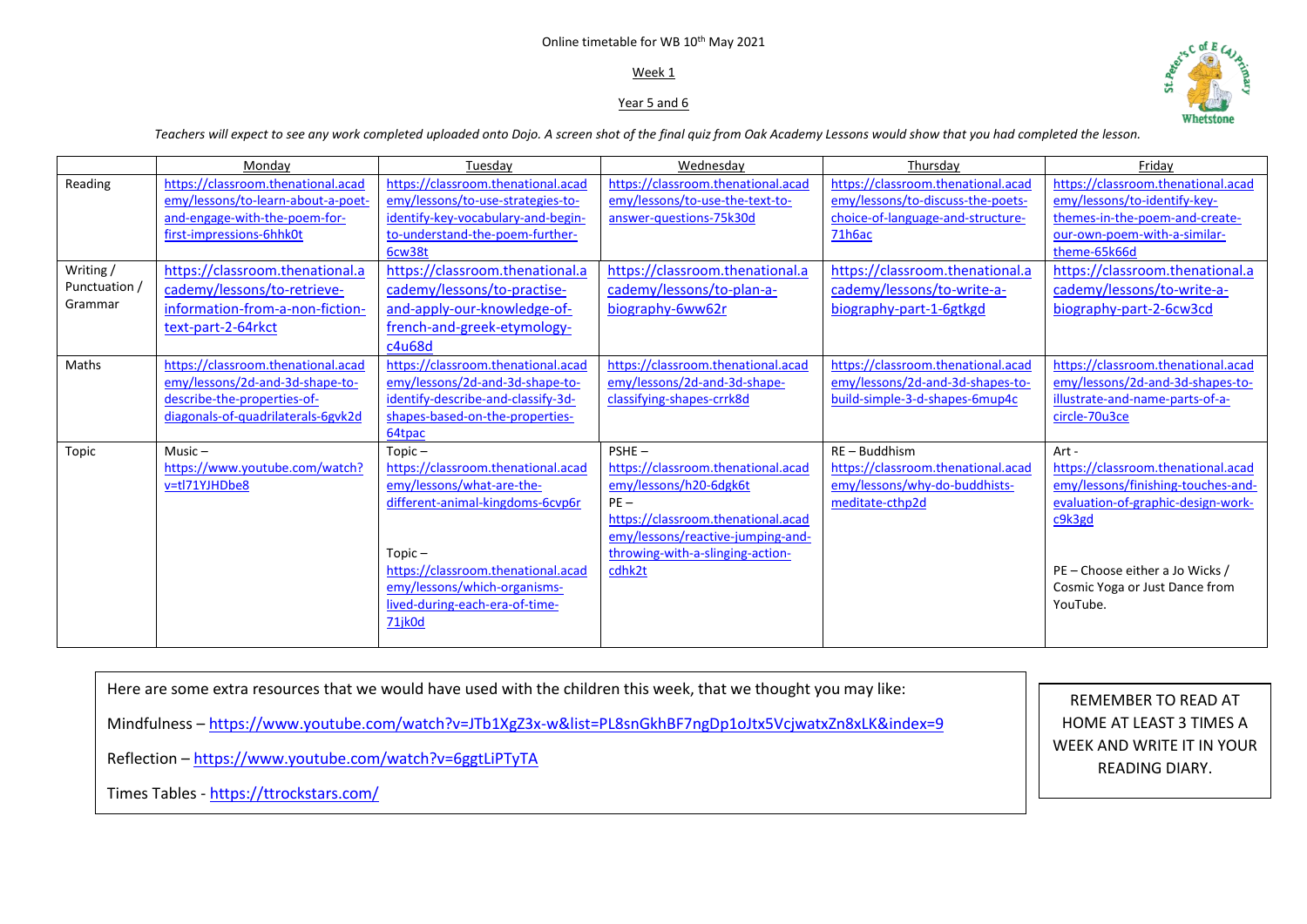# Online timetable for WB 17th May 2021

### Week 1

## Year 5 and 6



*Teachers will expect to see any work completed uploaded onto Dojo. A screen shot of the final quiz from Oak Academy Lessons would show that you had completed the lesson.* 

|                                      | Mondav                                                                                                                                                                                                        | Tuesdav                                                                                                                                                                                                                                                                      | Wednesday                                                                                                                                                                                                                     | Thursday                                                                                                                                               | Fridav                                                                                                                                                                                                           |
|--------------------------------------|---------------------------------------------------------------------------------------------------------------------------------------------------------------------------------------------------------------|------------------------------------------------------------------------------------------------------------------------------------------------------------------------------------------------------------------------------------------------------------------------------|-------------------------------------------------------------------------------------------------------------------------------------------------------------------------------------------------------------------------------|--------------------------------------------------------------------------------------------------------------------------------------------------------|------------------------------------------------------------------------------------------------------------------------------------------------------------------------------------------------------------------|
| Reading                              | Read a book or a couple of chapters<br>of a book - retell the story / what<br>you have read by writing a recount<br>of the story or explaining it to an<br>adult. (20 minutes of reading is a<br>good length) | Use the same text that you read<br>yesterday - make a list of words<br>that you don't know (or are really<br>great words) and look up their<br>meaning in a dictionary, or talk with<br>an adult. Write down the<br>definitions.                                             | Use the words that you investigated<br>yesterday - can you write them in<br>your own sentences?                                                                                                                               | Create an alternative cover for your<br>book and write a blurb (the bit on<br>the back!).                                                              | Make up 5 - 10 questions about<br>your book / the chapters you are<br>reading. Can you use: who, where,<br>when, what, why, how? Try to<br>make sure your answers are not<br>just yes or no.                     |
| Writing/<br>Punctuation /<br>Grammar | https://classroom.thenational.a<br>cademy/lessons/to-understand-<br>the-features-of-a-persuasive-<br>letter-74tk4d                                                                                            | https://classroom.thenational.a<br>cademy/lessons/to-further-<br>investigate-suffixes-ant-and-<br>ent-c5jk4e                                                                                                                                                                 | https://classroom.thenational.a<br>cademy/lessons/to-explore-<br>pronouns-75h38c                                                                                                                                              | https://classroom.thenational.a<br>cademy/lessons/to-generate-<br>points-to-use-in-our-persuasive-<br>letter-6muk2d                                    | https://classroom.thenational.a<br>cademy/lessons/to-develop-a-<br>rich-understanding-of-words-<br>associated-with-feeling-<br>surprised-65jp2t                                                                  |
| Maths                                | https://classroom.thenational.acad<br>emy/lessons/identifying-describing-<br>and-representing-the-position-of-a-<br>shape-following-a-translation-<br><b>6wtkic</b>                                           | https://classroom.thenational.acad<br>emy/lessons/describing-positions-<br>on-a-2d-grid-as-coordinates-<br>6mv32r                                                                                                                                                            | https://classroom.thenational.acad<br>emy/lessons/describing-the-<br>position-of-a-point-and-translating-<br>it-across-2-quadrants-using-<br>coordinates-68uk8e                                                               | https://classroom.thenational.acad<br>emy/lessons/describing-the-<br>position-of-a-point-and-shape-<br>across-4-quadrants-using-<br>coordinates-6rw3gr | https://classroom.thenational.acad<br>emy/lessons/using-coordinates-to-<br>describe-position-following-a-<br>translation-cnh66r                                                                                  |
| Topic                                | $Music -$<br>https://www.youtube.com/watch?<br>v=ZbboSeUKsdo                                                                                                                                                  | $Topic -$<br>https://classroom.thenational.acad<br>emy/lessons/what-impact-have-<br>humans-had-on-plants-and-<br>animals-65k38c<br>$Topic -$<br>https://classroom.thenational.acad<br>emy/lessons/what-impact-are-<br>humans-likely-to-have-on-life-in-<br>the-future-cnj64t | $PSHE -$<br>https://classroom.thenational.acad<br>emy/lessons/reduce-reuse-recycle-<br>crt38c<br>$PE -$<br>https://classroom.thenational.acad<br>emy/lessons/an-introduction-to-<br>throwing-with-a-pushing-action-<br>c8t34r | $RE - Buddhism$<br>https://classroom.thenational.acad<br>emy/lessons/what-is-life-like-<br>inside-a-buddhist-monastery-<br>75hket                      | Art -<br>https://classroom.thenational.acad<br>emy/lessons/understand-what-<br>new-media-art-is-and-create-pixel-<br>art-c4wkgc<br>PE - Choose either a Jo Wicks /<br>Cosmic Yoga or Just Dance from<br>YouTube. |

Here are some extra resources that we would have used with the children this week, that we thought you may like:

Mindfulness – Sense Awareness: Smile Face [https://vimeo.com/515264613/1ea95d91e1;](https://vimeo.com/515264613/1ea95d91e1) Body Awareness: Face Feelings [https://vimeo.com/515264693/2866a0bd5b;](https://vimeo.com/515264693/2866a0bd5b) Self-reflection: Getting mad at yourself? <https://vimeo.com/517132919/8d9c0bff03> Poem: Smile <https://www.learnful.co.uk/poems-smile/>

REMEMBER TO READ AT HOME AT LEAST 3 TIMES A WEEK AND WRITE IT IN YOUR READING DIARY.

Times Tables - <https://ttrockstars.com/>